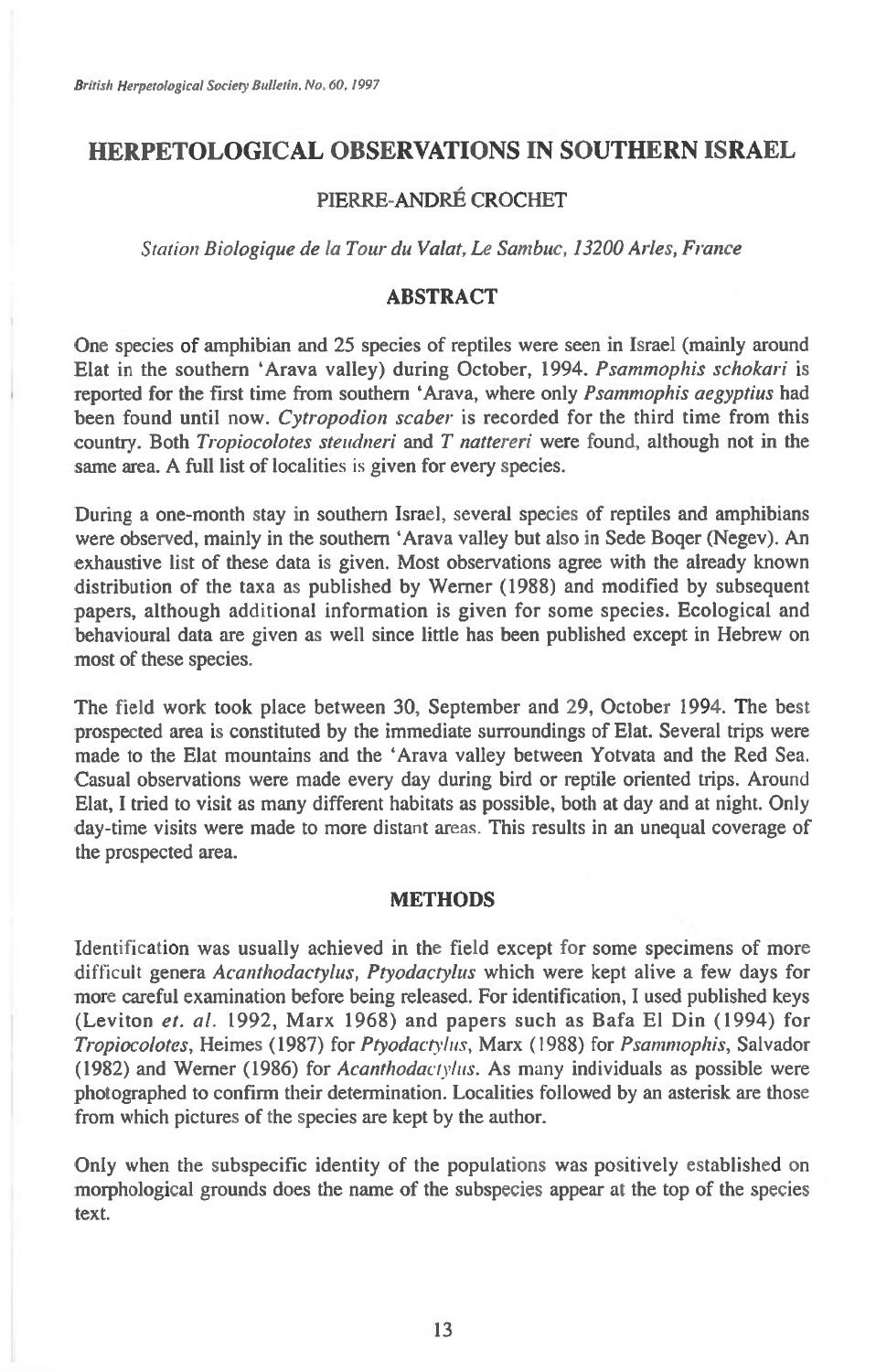## **AMPHIBIA**

# **Bufonidae**

*Bufo viridis* (Laurenti, 1768)

**MIDRESHET BEN GURION AT SEDE BOQER** (30°51'N, 34°46'E), 470M A.S.L., 29-10-94, 2 IND.

Both were road kills found inside the campus, among lawns and gardens. The relatively fresh bodies indicated that the animals were active a few days earlier at most.

The systematics of this species is still too confused to propose any subspecific name.

# **REPTILIA**

# **Gekkonidae**

*Bunopus tuberculatus* (Blanford, 1874)

**YOTVATA,** 200 **M** SE **OF THE PETROL STATION** (29°53'N, 35°03'E), 70M **A.S.L.,** 24-10-94, 1 **IND.** 

SAMAR, SAND DUNES E OF THE ROAD ELAT-TEL AVIV AT KM 39 (29°48'N, 35°01'E), 80M **A.S.L.,** 23-10-94, 1 **IND.)\*** 

**ELAT, ACACIA TREES NEAR RODED FARM** (29°36'N, 34°59'E), 20M, **A.S.L.,** 22-10-94, **2 IND.\*** 

These three locations are situated in the `Arava valley, which is known to include the whole range of this species in Israel (Werner, 1988). The habitat at Yotvata and Roded farm was hard ground of stony alluvium with scattered acacia trees, at Samar an area of soft sand banks with scattered bushes and stones. The animals were found during daytime, under stones and under an old mattress (the two specimens at Roded farm).

Animals from Israel are often identified as *Bunopus blanfordii* (Strauch, 1887). I follow here Arnold (1980) and Leviton *et al.* (1992) in including *Bunopus blanfordii* in the species *B. tuberculatus,* although I do not have any personal opinion on this subject.

# *Cyrtopodion scaber* (von Heyden, 1827)

**ELAT, SOUTHERN PALM TREE PLANTATION** (29°33'N, 34°58'E), <10m **A.S.L.,** 7-10-94, 1 **AD.\*** 

An adult of this species was found in the early morning hiding inside the wood building of the ringing station. We were not able to discover any other specimen despite daily searching in this building during October. This individual accidentally died of overheating and is now in the collections of the Museum National d'Histoire Naturelle in Paris, France (MNHN 1995-2358). This constitutes the third record of *Cyrtopodion scaber* in Israel (Werner, pers. com.), although the species was included in Israeli herpetofauna by Hoofien (1972) because of its presence in Sinai. The first record also comes from Elat (Hoofien & Sivan 1995), and J. Moravec observed it at this place (Werner pers. com.). The range of this species in the areas has been recently extended in Egypt by Baha El Din (1994) who first found it along the eastern Sinai coast at Sharm El Sheikh, and in June 1994 at Nuweiba (pers. com.). It has also been added to the herpetofaunal list of Jordan by Werner (1991). According to Baha El Din (1994), this species has good colonising abilities. Its presence in Elat probably follows the development of important urbanisation along the northern shores of the gulf of Aqaba.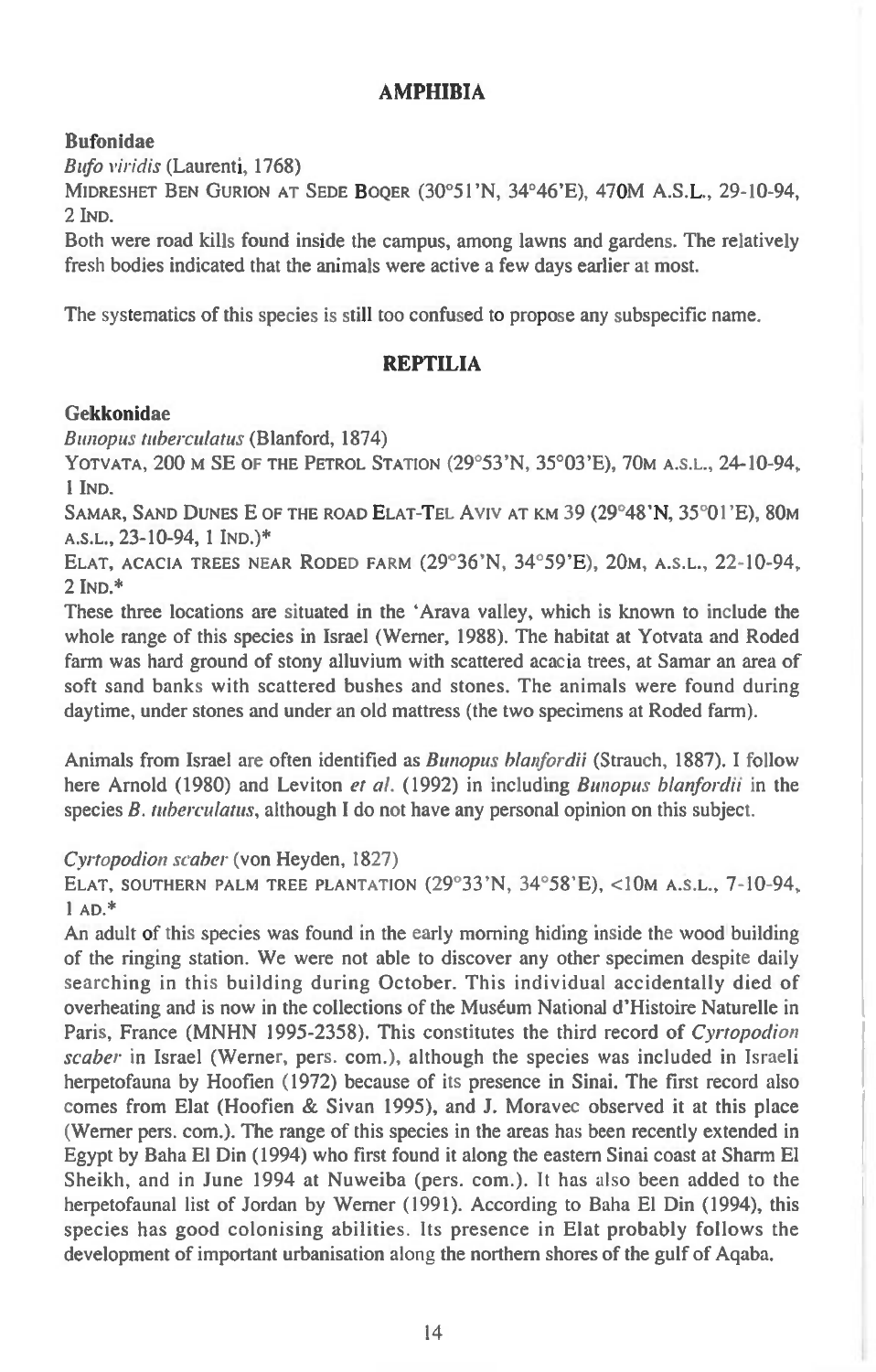*Hemidactylus turcicus* **(Linnaeus, 1758)** 

**ELAT, ELOT (29°34'N, 34°57'E), 80M A.S.L., 3-10-94, 1 JUV.\*** 

**ELAT, CITY CENTRE (29°33'N, 34°56'E), 80M A.S.L., 3-10-94, 1 IND.** 

**ELAT, SMALL BRIDGE ALONG THE ROAD 90 TO TEL AVIV JUST SOUTH OF THE SEWAGE FARM (29°35'N, 34°58'E), 40M A.S.L., 9-10-94, 1 AD.** 

**ELAT, PLANTATION CENTRE NORTH OF SOUTHERN SALT PANS (29°34'N, 34°58'E), 10M A.S.L., 25-10-94, 1 my.\*** 

**Widespread around Elat, but never abundant during my prospection. Found active at night, or during daytime under stones or hiding under the bridge on the road to Tel-Aviv.** 

**The animals from this area are called** *H. t. turcicus* **when other subspecies are recognized.** 

#### *Ptyodactylus guttatus* **(von Heyden, 1827)**

**MIDRESHET BEN GURION AT SEDE BOQER (30°51'N, 34°46'E), 470M A.S.L., 29-10-94, 1 AD.** 

**ELAT, 400 M NNW OF THE CEMETERY (29°34'N, 34°56'E) 140M A.S.L., 19-10-94, 1 AD.** 

**ELAT, SMALL BRIDGE ALONG THE ROAD 90 TO TEL AVIV JUST SOUTH OF THE SEWAGE FARM (29°35'N, 34°58'E), 40M A.S.L., 7 & 11-10-94, SEVERAL AD. AND JUV.''** 

**In Sede Boger, this species was found on the walls of the field centre inside the campus (one adult active there at night). Around Elat, it was only found far from habitations: under a small bridge in the `Arava valley among acacia trees (both** *P. hasselquistii* **and**  *H. turcicus* **were found there alongside** *P. guttatus),* **and on the vertical rock face of a very small wadi in the hills above the cemetery. In both places,** *P. guttatus* **was seen active during daytime, whereas only** *P. hasselquistii* **was found on a night time visit under the bridge mentioned above.** 

#### *Ptyodactylus hasselquistii hasselquistii* **(Donndorff, 1798)**

**ELAT, CITY CENTRE (29°33'N, 34°56'E), 80M A.S.L., OCTOBER 1994, SEVERAL IND.\* ELAT, CEMETERY (29°34'N, 34°56'E), 100m A.S.L., OCTOBER 1994, MANY AD. AND** JUV.\* **ELAT, 500M NW OF HOF ALMOG (CORAL BEACH NATURE RESERVE) (29°30'N,34°54'E), 100m A.S.L., 11-10-94, 1 JUV.** 

**ELAT, SMALL BRIDGE ALONG HE ROAD 90 TO TEL AVIV JUST SOUTH OF THE SEWAGE FARM, (29°35'N, 34°58'E), 40M A.S.L.,** *7 &* **9 & 11-10-94.\*** 

**This is the most abundant house gecko in Elat. It was found in many streets around Hatermarim Blvd., although only one adult was seen inside town, other animals having been young specimens. In the cemetery, I saw numerous individuals of this species, both adults and young, as well as under the bridge along the road 90 to Tel Aviv (see** *P. guttatus* **above). This species was also found in natural habitat in the wadi above the entrance of the Nature Reserve at Coral Beach, where two young were found active after sunset. All these animals were found exclusively at dusk or at night, except under the bridge along the road to Tel Aviv. Despite nocturnal visits to the cemetery, none was seen after 11 October, probably as a result of much cooler nights.** 

**The sympatric occurrence of these two congeneric Gekkonidae at the head of the Gulf of Aqaba has already been published (Heimes 1987, Werner & Sivan 1993). My casual observations also fit what is known of the more nocturnal habits of** *P. h. hasselquistii*  **compared to** *P. guttatus* **(Frankenberg & Werner 1979, Werner 1982).** 

**I did not find any of the meristic characters given by Heimes (1987) to be useful in assigning an individual** *Ptyodactylus* **to the correct species. As stated by Werner & Sivan (1993), adults of these two species are easily identified by colour pattern (see these authors and Heimes 1987 for a description). Young specimens of** *P. hasselquistii* **may be more puzzling since some of them show a distinctly spotted pattern rather like the other**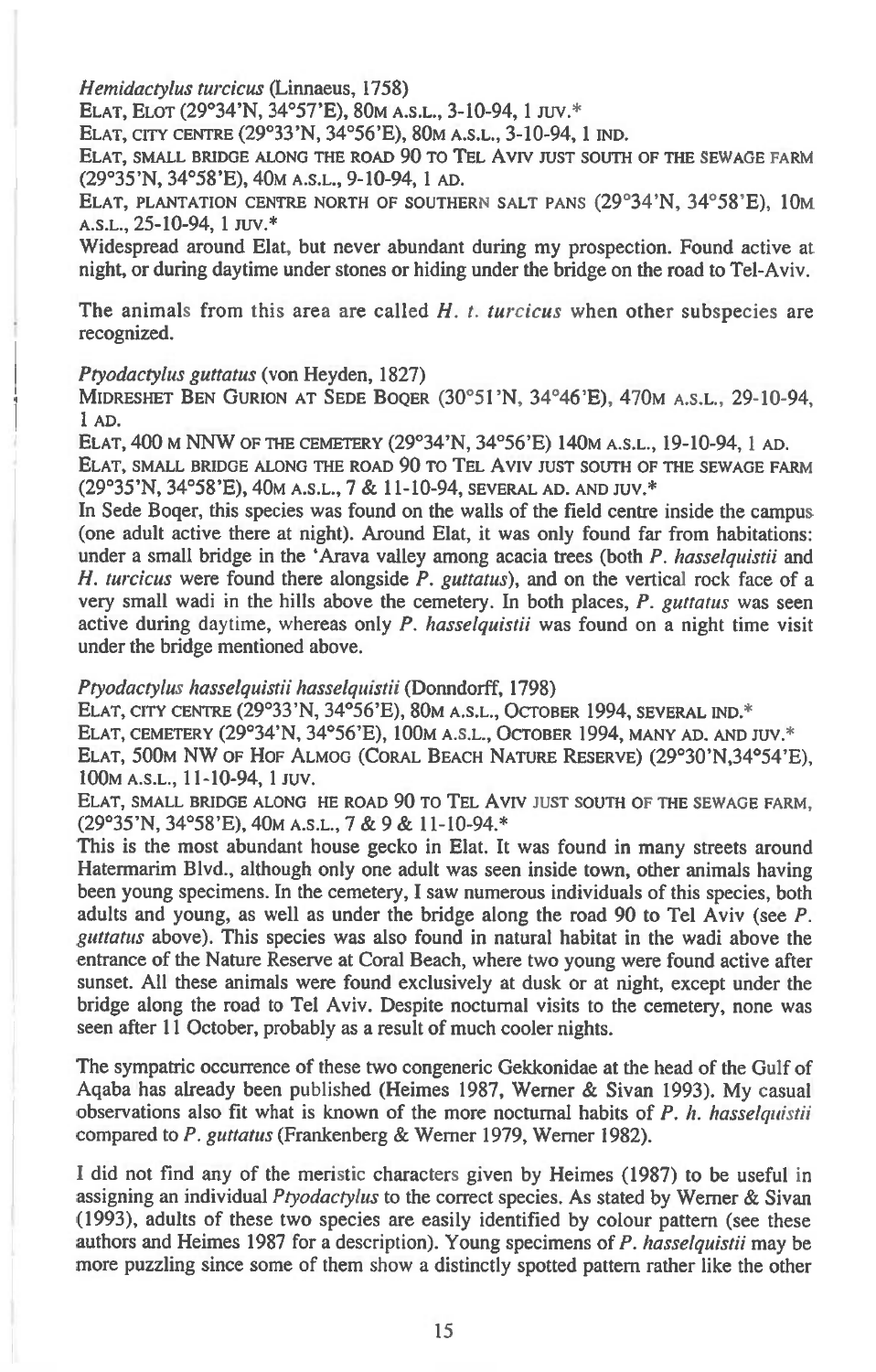species, although spot shape is somewhat different (see picture 1). Differences in tail length, head shape and nostril shape are also very useful *(P. guttatus* has a tail shorter than body, a more robust body, a much wider head and rounder snout and more protruding nostrils). The pictures in Werner & Sivan (1993) illustrate these differences well.

### *Stenodactylus sthenodactylus* (Lichtenstein, 1823)

**ELAT, WATER PUMPING STATION** (29°33'N, 34°56'E), 170M **A.S.L.,** 10-94, 1\*

**ELAT, SOUTHERN PALM TREE PLANTATION** (29°33'N, 34°58'E), <10m **A.S.L.,** 10-94, 1.

**YOTVATA,** 200 M SE **OF THE PETROL STATION** (29°53'N, 35°03'E), 70M **A.S.L.,** 10-94, 1.

Widespread around Elat where single specimens were found active at night near the pumping station (on hard stony ground), in the palm tree plantation (on very soft earthy ground) and north of the southern salt pan (on hardy stony alluvium). One was found under a stone during daytime at Yotvata, on stony ground under acacia trees.

The eastern populations (including the animals from Israel) are usually included in the nominate subspecies *S. s. sthenodactyhts* (see Werner 1988).

#### *Tropiocolotes nattereri* Steindachner, 1901

ELAT, **NUMEROUS LOCALITIES,** (29°33 ' -29°34 'N, 34°55 ' -34°58 'E), 30-200M **A.S.L., OCTOBER** 1994.\*

One of the most easily found reptiles around Elat. Individuals of this species were discovered during day or night under stones, planks or mostly under small stone piles in the `Arava valley and in the hills, always on rocky or stony substrate. Some were also seen active on the ground at nights. Its widespread occurrence in the southern `Arava valley makes it almost certain that it occurs in Jordan as well.

Although already suspected by Werner (1988), the occurrence of this species in southern Israel was not firmly established until the work of Baha El Din (1994). All the specimens I saw corresponded to the statements of this author on the morphology and identification of this species, except that one individual had an indistinct dorsal pattern. It was in all other aspects identical to the other specimens seen around Elat.

I did not find *T. steudneri in* the southern 'Arava. The specimen of the latter species seen in the Negev (see below) was distinctly different in both colour and proportions (see picture).

#### *Tropiocolotes steudneri* (Peters, 1869)

**MIDRESHET BEN GURION AT SEDE BOQER** (30°5 I 'N, 34°46'E), 440M **A.S.L.,** 28-10-94, I **IND.\*** 

A small individual of this species was found under a small rock on a steep slope with boulders just south of the campus (see picture 2). See remarks under *T. nattereri.* 

These observations confirm the presence of both *T. steudneri* and *T. nattereri* in Israel, a fact that was not previously firmly established (Werner 1988, Baha El Din 1994).

### **Agamidae**

*Laudakia stellio* ssp (Linnaeus, 1758)

ABOUT 15 KM N OF ELAT, ABOUT HALFWAY UP NAHAL ETEQ,  $\approx 29^{\circ}42^{\prime}N$ ,  $\approx 34^{\circ}56^{\prime}E$ ), =450m **A.S.L.,** 13-10-94, 1 **AD.** 

One adult active at midday in Nahal Eteq was found in the shade, on a big branch of a dead acacia.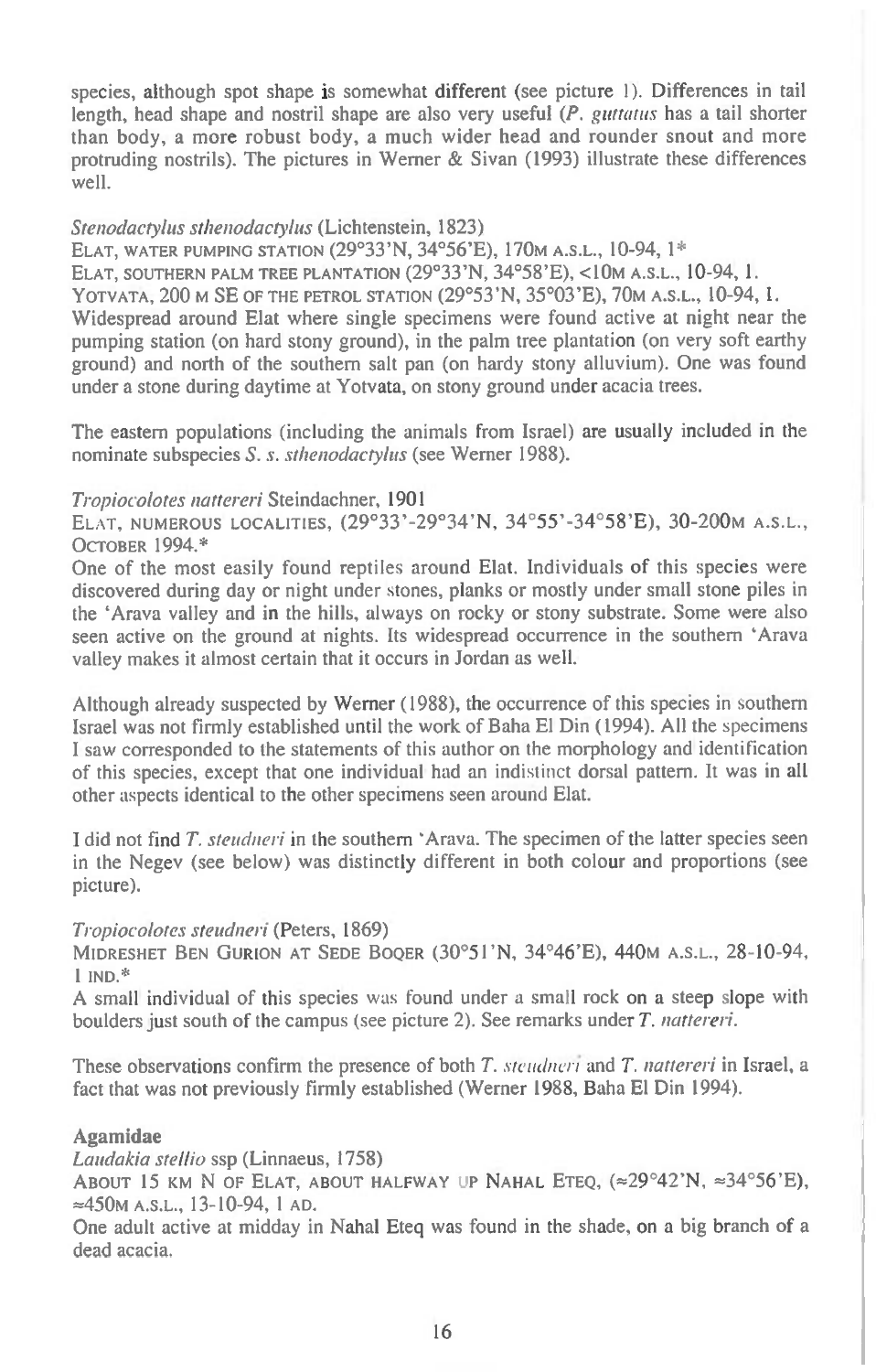The *L. stellio* populations from southern Israel, southern Sinai and southern Jordan are either included in the subspecies *brachydactyla* (Schmidt & Marx 1956, Leviton *et al.*  1992) or considered to represent another (undescribed) subspecies (Werner 1988).

#### *Laudakia stellio brachydactyla* (Haas, 1951)

**MIDRESHET BEN OURION AT SEDE BOQER** (30°50' +30°51'N, 34°46'E), 360-460M **A.S.L.,**  29-10-94, **NUMEROUS IND.** 

Very abundant from the bottom of the En 'Avedat valley to the Sede Boger campus, many adults and young being active there during the morning and early afternoon.

These specimens were seen in an area (central Negev) where the occurrence of the subspecies *brachydactyla is* widely recognised (Werner 1988). I was able to catch an adult male which conformed very well to the diagnosis of this subspecies given by Haas (1951a).

### *Pseudotrapehts sinaitus* (von Heyden, 1827)

**ELAT, NUMEROUS LOCALITIES,** (29°33'-29°34'N, 34°55'-34°58'E), 10-200M **A.S.L. OCTOBER** 1994\*.

ABOUT 15 KM N OF ELAT, ABOUT HALFWAY UP NAHAL ETEO.  $\approx 29^{\circ}42^{\prime}N$ ,  $\approx 34^{\circ}56^{\prime}E$ ), **A.S.L.,** 13-10-94, **SEVERAL AD & JUV.\*** 

This agamid lizard was most abundant in the hills around Elat where it was active mainly at the hottest times of the day. It was observed in Nahal Eteq as well, and in the 'Arava valley around the Southern Salt Pans where it seemed to be much less numerous. All these animals were found active during day-time.

### *Trapelus pallidus pallidus* (Reuss, 1834)

**"ALAEMON NATURE RESERVE", ALONG THE ROAD** 90 **ELAT-TEL** AVIV **AT KM.** 33 (29°43'N, 35°00'E) 90M **A.S.L.,** 14 & 20-10-94, 2 **IND.\*** 

**SAMAR, SAND DUNES** E **OF THE ROAD** 90 **ELAT-TEL AVIV AT KM** 39 (29°48'N, 35°01'E), 80M A.S.L., 23-10-94, 1 **IND.\*** 

In these two places, the habitat consisted of soft sand banks with scattered bushes and stones. All specimens were found active during day-time.

## *Uromastyx aegyptius* (Forsskal, 1775)

**ELAT, JUST** N **OF THE AIRPORT** (29°33'N, 34°57'E), 10m **A.S.L., END OF OCTOBER** 1994, **1 AD.** 

Its burrow was at the edge of a recently created earth-bank dominating the Northern Salt Pans, its entrance just beside a patch of dense green plants, in a very disturbed area. Several *Uromastyx* were reported to me from the 'Arava around Elat, probably belonging to this species, which is apparently widespread in this area.

Disi (1991) describes a pre-noon and a pre-dusk activity peak for this species in the `Arava. Daily visits were made to this particular burrow at the end of the month, but the animal was only seen about once every second day, and only in late morning. Although little can be said from such casual observations, this fact, together with the lack of other contact with this species despite active searching in an area where it is said to be common (R. Yosef, pers. com.), suggests a reduced activity at this time of the year.

Populations of this species from the 'Arava valley have been included in the subspecies *microlepis* (Blandford, 1874), which may not be valid (see Leviton *et al.* 1992 for a short review).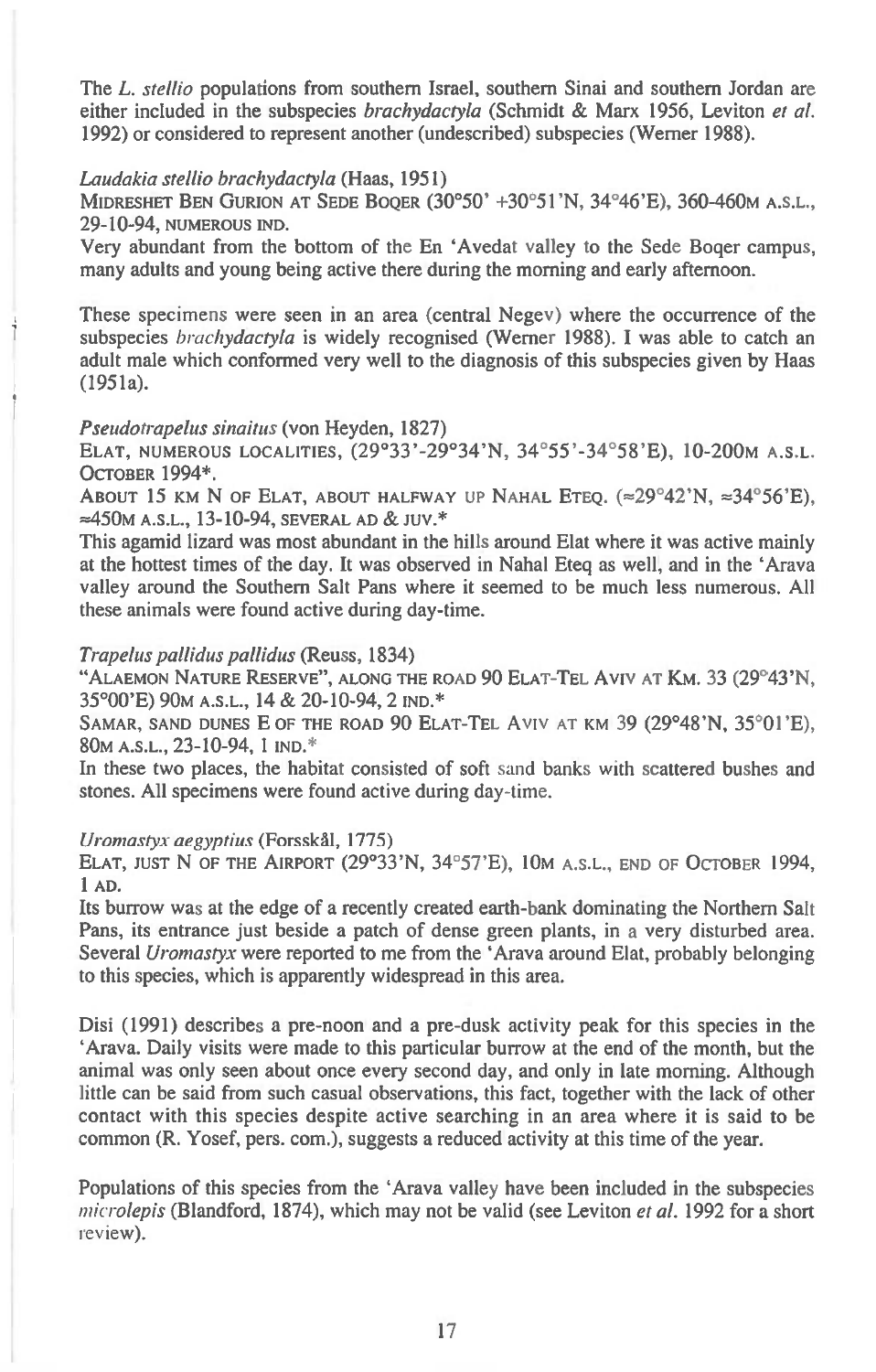*Uromastyx ocellatus ornatus* (von Heyden 1827)

**ELAT,** 500 **M W. OF THE CEMETERY** (29°34'N, 34°56'E), 180M **A.S.L., END OF OCTOBER**  1994, 1 **AD.\*** 

This animal had an horizontal burrow about 120 cm long in a steep rocky slope facing south and dominating a small wadi with scattered acacia trees. It was seen on several days at the end of the month. On 19 October, it was observed for a long time. It was already sunbathing on rocks close to its burrow when I arrived at the end of the morning. It stayed there for about one hour, when it left the slope to go down the wadi. It then fed on various plants on the ground before climbing on an acacia tree to eat leaves. It returned to the slope less than an hour later and disappeared. I do not know whether it went out again later that day.

The importance of plants in the diet is well documented for *U. aegyptius* (Foley *et al.*  1992) and *U. acanthinirrus* (Bons 1959), so plant consumption has to be expected for *U. ocellatus as* well.

The granite mountains near Elat are the only place where *U. ocellatus* is known to occur in Israel (Werner 1988).

## **Scincidae**

*Chalcides ocellatus ocellatus* (Forsskal, 1775)

**ELAT, HOTELS AREAS** (29°33'N, 34°57'E), < **10M A.S.L.,** 30-09-94, 1 **AD.** 

**ELAT, SOUTHERN PALM TREE PLANTATION** (29°33'N, 34°58'E), < **10M A.S.L.,** 3-10-94, 1 **AD**  & 22-10-94, 1 **AD\*** 

**YOTVATA, SEWAGE LAGOON** (29°53'N, 35°03'E), 70M **A.S.L.,** 20-10-94, 2 **IND.** 

**YOTVATA, 1 KM SW OF THE GAS STATION** (29°53'N, 35°02'E), 70M **A.S.L.,** 24-10-94, 1 **IND\*.** 

Some were found active: sunbathing in a flower-bed in the hotel area around midday or in the morning around the ringing station under *Suaeda* bushes. Others were found beneath a plank under the base of *a Tamarix* bush on sandy ground at the Yotvata sewage and beneath a plank inside a small bush among acacia trees on hard ground 1 km south of Yotvata on 24 October. All the specimens I have seen conformed to the description of the nominate subspecies given by Mateo *et al.* (1996).

### *Eumeces schneideri* (Daudin, 1802)

**ELAT, WATER PUMPING STATION** (29°33'N, 34°56'E), 170M **A.S.L.,** 16-10-94, 1 **AD.\***  An adult was seen there moving (foraging?) around and inside a big bush, near midday. Specimens from southern Israel belong to the subspecies *schneideri* (Werner 1988).

### *Sphenops sepsoides* (Audouin, 1829)

**YOTVATA, SEWAGE LAGOON** (29°53'N, 35°03'E), 70M **A.S.L.,** 24-10-94, 1 **AD.\*** 

This individual was found in the sand beneath a plank under a *Tamarix* bush at Yotvata sewage farm, in an area of bushes on earthy ground far away from the sand banks. One *C. ocellatus* was found under the same plank.

Although this situation does not seem to be typical for the species according to the published material (Werner 1968), it may not be too unusual since its close relative *S. boulengeri* is often found in the same micro-habitats in Morocco (Ph. Geniez pers. corn). Our specimen from the `Arava lacked any spots on the tail, whereas the two specimens from the Negev depicted in Werner (1968) show an obviously spotted tail, as it is the case in *S. boulengeri.*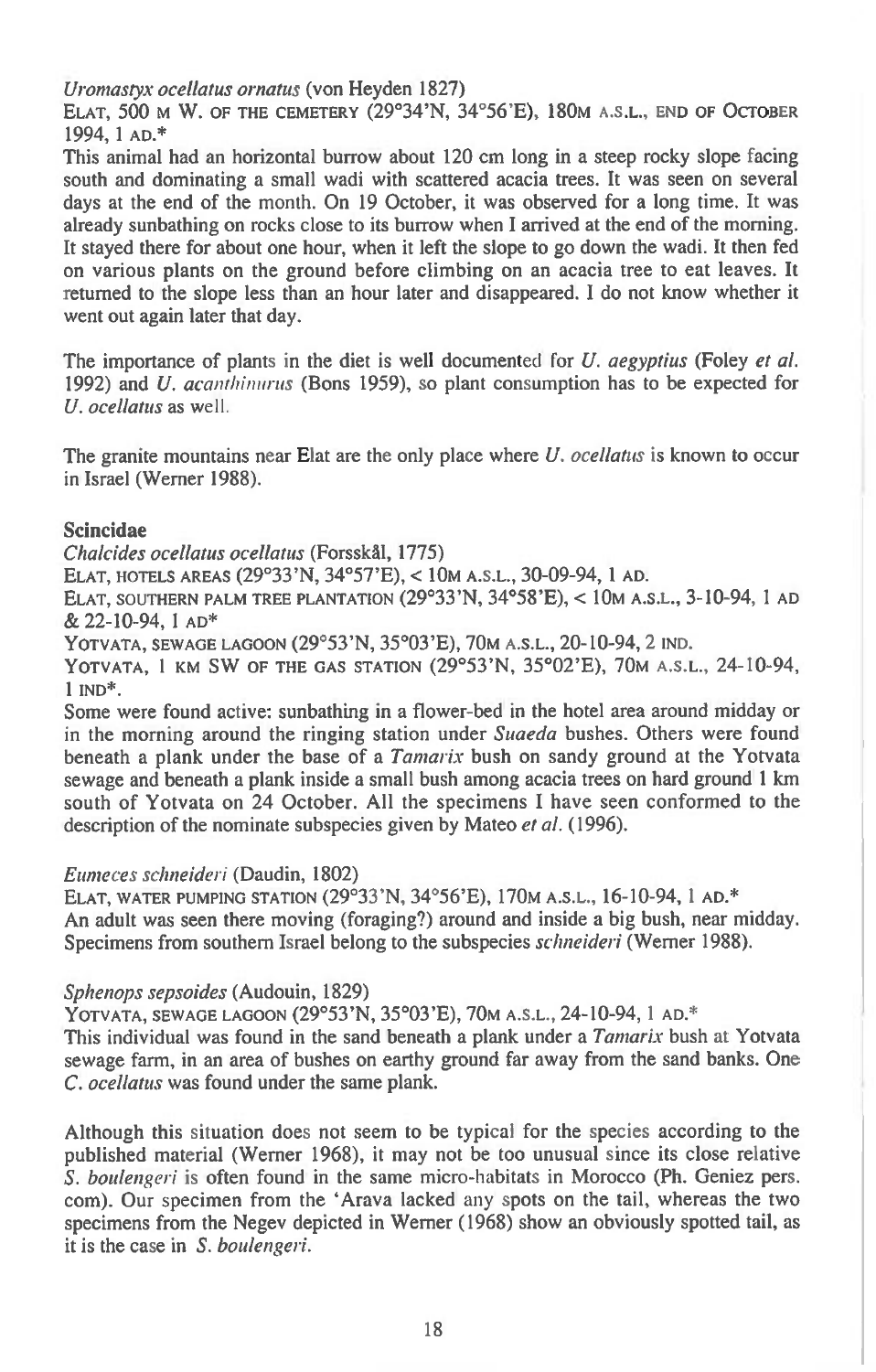## **Lacertidae**

*Acanthodactyhts boskianus* (Daudin, 1802)

**ELAT, GARDENS AND PARKS IN TOWN** (29°33'N, 34°56' & 34°57'E), 10-80M **A.S.L., OCTOBER** 1994, **SEVERAL AD.\*** 

**ELAT, ACACIA TREES AROUND SEWAGE FARM** (29°35'N, 34°58'E), 20M **A.S.L.,** 22-10-94, **SEVERAL JUV.\*** 

ABOUT 15 KM N OF ELAT, ABOUT HALFWAY UP THE WADI ETEQ,  $\approx 29^{\circ}42^{\prime}$ N,  $\approx 34^{\circ}56^{\prime}$ E) ≈450m A.S.L., 13-10-94, 1 JUV.<sup>\*</sup>

Specimens from acacia trees around the sewage farm were syntopic with A. *opheodurus.*  This species and the following may be difficult to tell apart even in the hand. The colour of the underside of the tail of the young (red in A. *opheodurus,* blue in *A. boskianus) is*  said to be a useful clue to separate the two species in Arabia (Leviton *et al.* 1992). All the specimens I identified had a red or pale underside of the tail, and only one briefly seen young *Acanthodactylus* from north of Elat had a blue tail. The tail colour thus cannot be used to separate *A. boskianus* from A. *opheodurus* at least in southern Israel. In Morocco, young *A. boskianus* may have a red or blue undertail, although red is far more frequent (pers. obs.). Adults of *A. boskianus* can usually be identified by their larger size, more contrasting colour pattern on the back, *with* lines of black spots and white flecks, darker dorsum of the tail and bigger and less numerous dorsal scales. The snout shape is also different, being blunter on *boskianus.* When present, the central dorsal stripe (formed on *boskianus,* reaching head without fork on *opheodurus) is* the most useful character, being especially well marked on young specimens. Nevertheless, **I** found some animals (A *opheodurus* with poorly marked dorsal pattern) to be tricky, even in the hand. The pectination of the toes did seem to differ - based on examination in the field in any of the specimens I have caught. Eyelid pectination is a useful character, but is difficult to assess even in the hand.

Salvador (1982) does not recognise the subspecies *asper* (Audouin, 1829).

### *Acanthodactylus opheodurus* (Arnold, 1980):

11 **KM** N **OF ELAT, NEAR THE DOUM PALMS** (29°37'N, 34°59'E), 30M **A.S.L.,** 13-10-94, **SEVERAL AD.\*** 

**"ALAEMON NATURE RESERVE", ALONG THE ROAD** 90 **ELAT-TEL AVIV AT KM.** 33 (29°43'N, 35°00'E), 90M **A.S.L.,** 14-10-94, 1 **AD. & SEVERAL JUV.\*** 

**SAMAR,** SAND **DUNES E OF THE ROAD** 90 **ELAT-TEL AVIV AT KM** 39 (29°48'N, 35°01'E), 80M **A.S.L.,** 15-10-94, 1 **AD. & SEVERAL JUV.\*** 

**ELAT, ACACIA TREES AROUND SEWAGE FARM** (29°35'N, 34°58'E), 20M **A.S.L.,** 22-10-94, **SEVERAL AD. & JUV.\*** 

**YOTVATA, ACACIA TREES AROUND THE GAS STATION** (29°53'N, 35°03'E), 70M **A.S.L.,**  24-10-94 **SEVERAL IND.\*** 

**MIDRESHET BEN GURION AT SEDE BOQER** (30°51'N, 34°46'E), 460M **A.S.L.,** 29-10-94, **NUMEROUS AD. & JUV.\*** 

This species is widespread along the 'Arava valley between Elat and Yotvata, in most habitats from sandy areas to hard gravel ground with acacia trees. The syntopy with A. *boskianus* was observed in acacia trees north of Elat. All these observations fall within the range of A. *opheodurus* published by Werner (1986).

#### *Acanthodactylus pardalis* (Lichtenstein, 1823):

**MIDRESHET BEN GURION AT SEDE BOQER** (30°51'N, 34°46'E), 460M **A.S.L.,** 29-10-94, 1 **AD. M.** 

I could find only one individual of this species despite active searching in an area with loess soil just outside the campus. It was active in a dense green bush at mid-afternoon.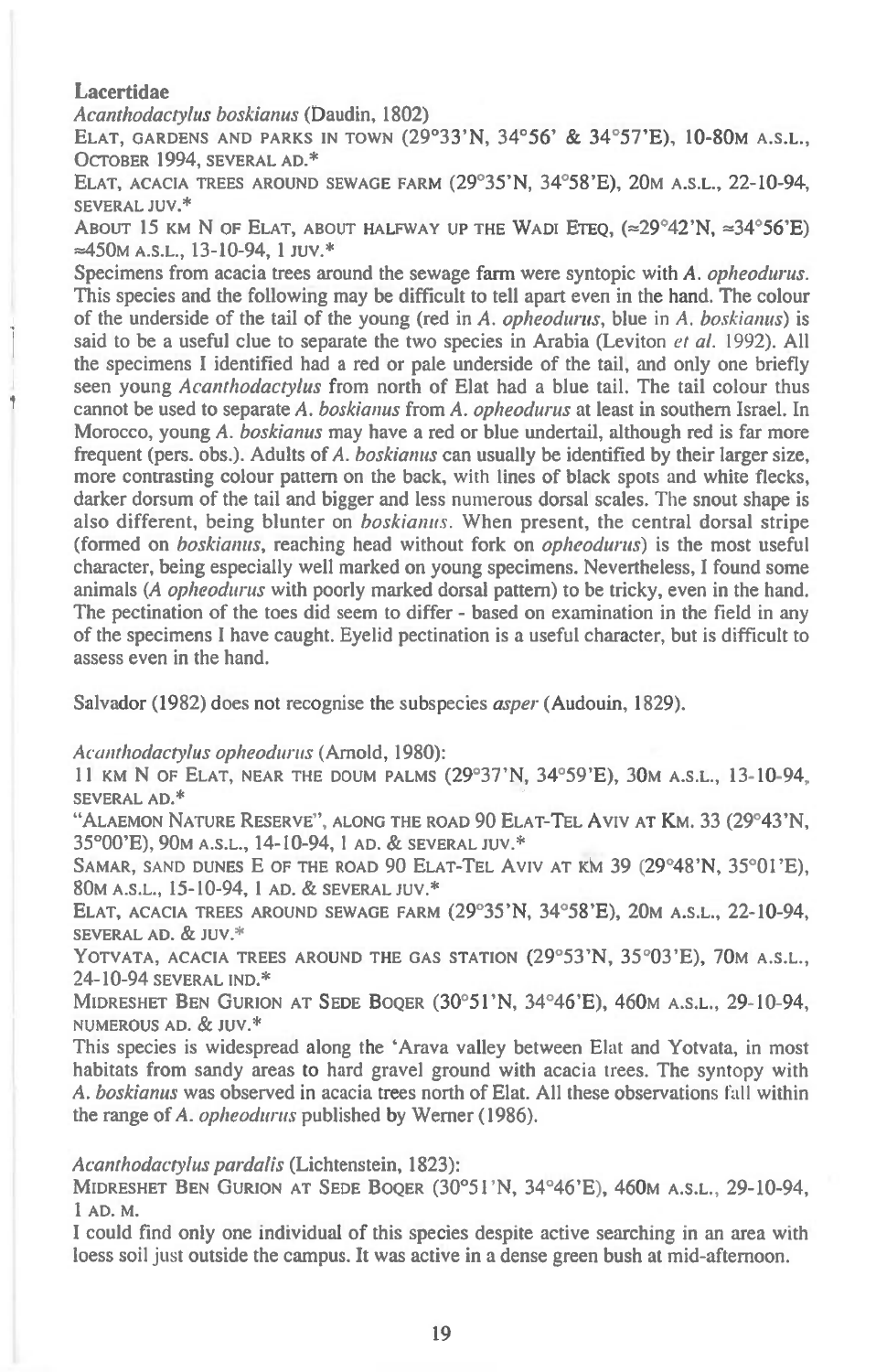

**Plate 1.** Young specimen of *Ptyodactylus hasselquistii hasselquistii* from Elat, southern Israel. Compare coloration with specimens in plate 2.



**Plate 2.** Adult specimens of *Ptyodactyhts guttatus* (below) and *hyodactylus hasselquistii hasselquistii* (above) from Elat, southern Israel.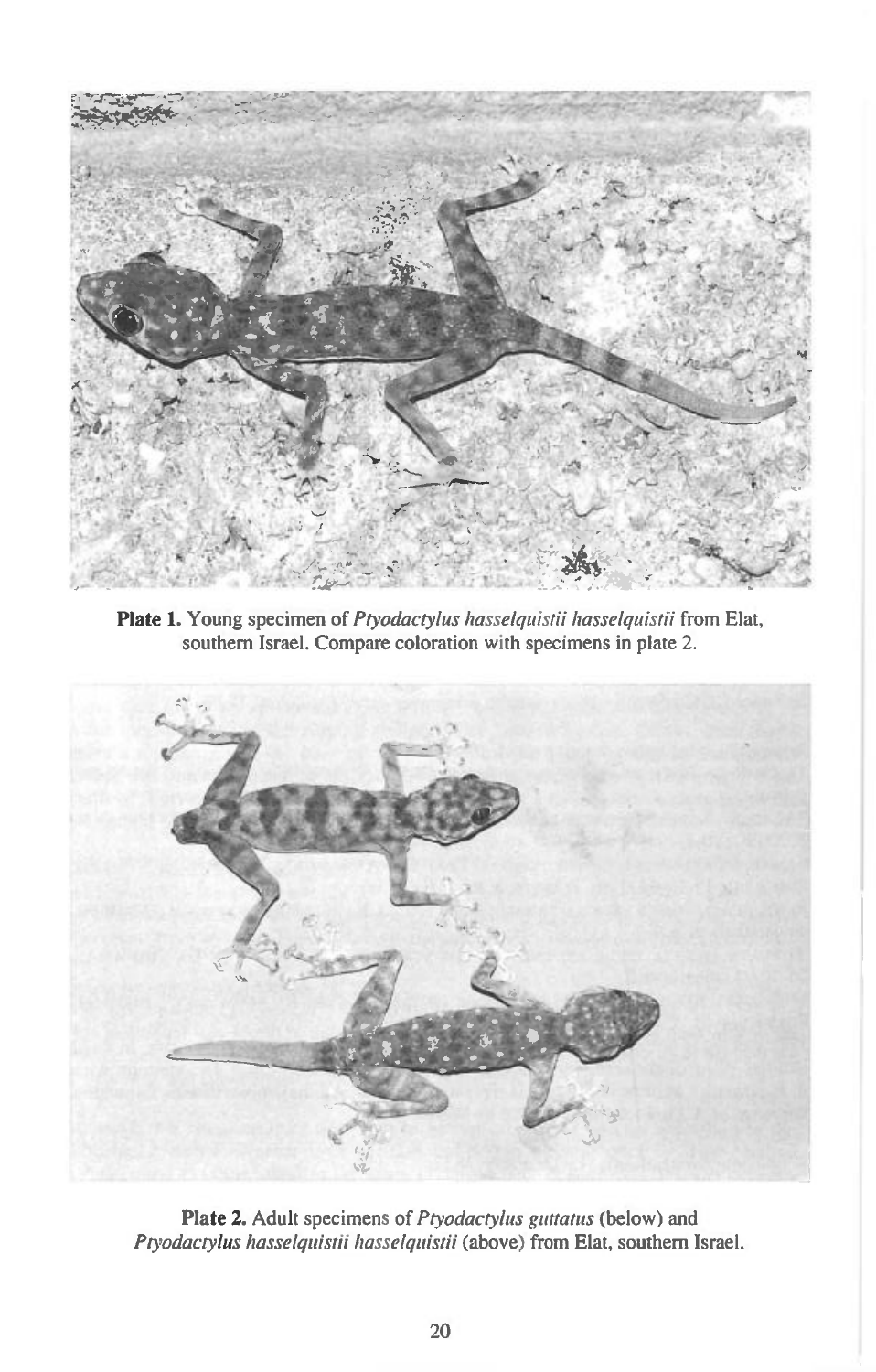

**Plate 3.** *Tropiocolotes nattereri* **from Elat, southern Israel.** 



**Plate 4.** *Tropiocolotes steudneri* **from Sede Boger, central Negev. Compare colour and proportions with the specimens in plate 3 and in Baha el Din (1994).**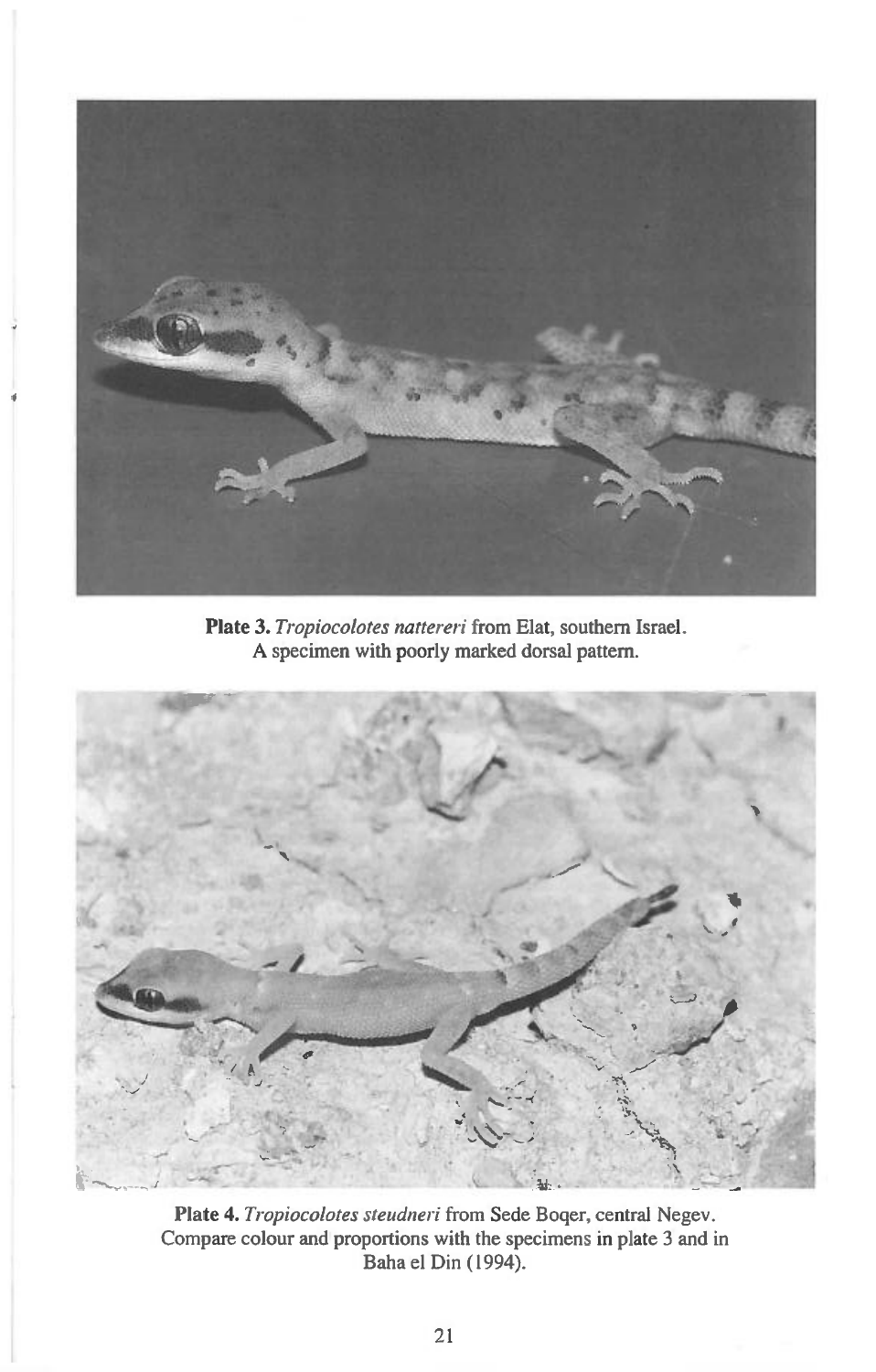*Mesalina olivieri* **(Audouin, 1829):** 

**"ALAEMON NATURE RESERVE", ALONG THE ROAD 90 ELAT-TEL Aviv AT KM. 33 (29°43'N, 35°00'E), 90M A.S.L., 10-10-94, 2 AD.** 

**MIDRESHET BEN GURION AT SEDE BOQER (30°51'N, 34°46'E), 460M A.S.L., 29-10-94, 1 AD.** 

**In both these localities, this species was found on soft ground (sand in the `Arava, loess in the Negev). It is morphologically clearly distinct from the following species by different colour, pattern and more robust habitus (especially head shape).** 

**The animals from Israel are sometimes included in the subspecies** *schmidti* **(Haas, 1951).** 

*Mesalina guttulata* **(Lichtenstein, 1823):** 

**MIZPE RAMON, 28-10-94, 1 AD** 

**MIDRESHET BEN GURION AT SEDE BOQER, ALONG THE ROAD TO EN' AVEDA (30°50'N, 34°46'E) 400M A.S.L., 29-10-94, 1 AD.** 

**In these two places it was found in rocky habitats (bare stones with little vegetation in Mizpe Ramon, rocky slope between the campus and En `Avedat in Sede Boger). At Sede Boger both** *M. guttulata* **and** *M. olivieri* **occurred. The ecological segregation between these two lizards is already well known (Haas 1952, Pasteur & Bons 1960, Werner 1982).** 

*Ophisops elegans* **(Menetries, 1832):** 

**MIDRESHET BEN GURION AT SEDE BOQER (30°51'N, 34°46'E), 460M A.S.L., 29-10-94, 1 AD.\*** 

**Active during the morning in gardens near the Mitrani centre.** 

**According to Werner (1988), only the subspecies** *ehrenbergii* **(Wiegmann, 1835) occurs in Israel.** 

*Psammophis schokari* **(Forsskal, 1775)** 

**ELAT, JORDAN-ISRAEL BORDER CROSSING POINT (29°34'N, 34°58'E), 9-10-94, 1 JUV. DEAD ON ROAD\*** 

**ELAT ACACIA TREES SW OF SEWAGE FARM (29°35'N, 34°58'E), 20M A.S.L., 9-10-94, 1 AD. DEAD\* (KILLED BY PREDATOR?)** 

**Both localities are in the `Arava valley, on hard ground of stony alluvium with scattered**  *acacia* **trees. These two specimens are now in the collections of the Museum National d'Histoire Naturelle de Paris (juv: MNHN 1995-2359; ad: MNHN 1995-2360). They agree with the diagnosis of** *P. schokari* **given by Marx (1968, 1988). They have 170 and 171 ventral scales respectively and a clear brown mid ventral band.** 

**Werner (1988) reports the presence of** *P. aegyptius* **in southernmost Wadi `Arava. These findings represent an interesting range extension for** *P. schokari* **in Israel and establish the sympatric occurrence of both species in southern `Arava.** 

### *Spalerosophis diadema cliffordii* **(Schlegel, 1837)**

**ELAT, SOUTHERN PALM TREE PLANTATION (29°33'N, 34°58'E), < 10m A.S.L., 9-10-94, AD.\* & 18-10-94, 1 AD.\*** 

**These two individuals were found active soon after sunrise. The first one was mobbed by numerous birds of several species (mainly** *Passer domesticus, Pycnonotus xanthopygos, Turdoides squamiceps) in* **the** *Sueda* **bushes near the ringing station. The other was apparently sunning in a patch of dense green vegetation inside the date plantation.**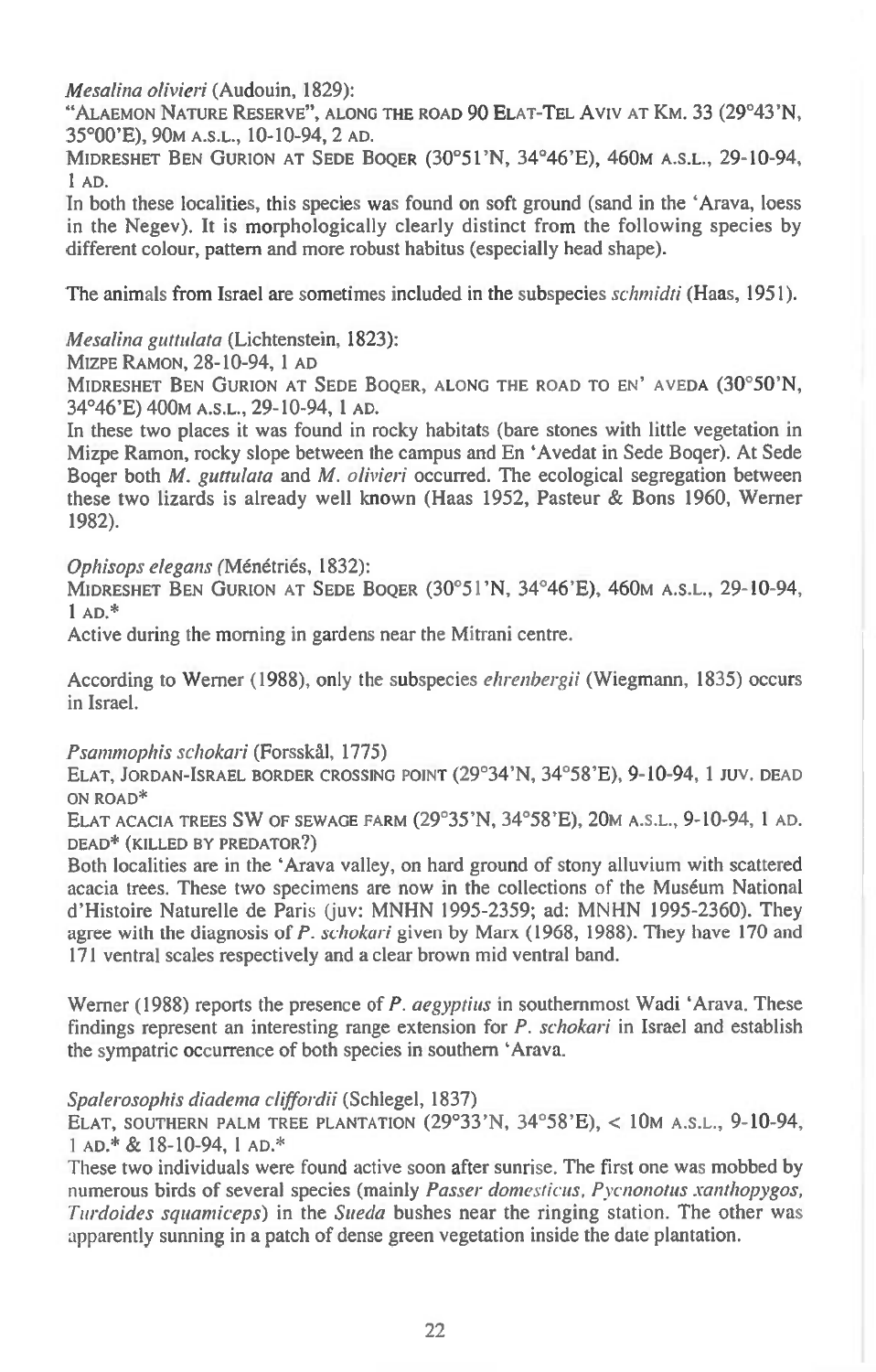*Telescopus dhara dahra* **(ForsskAl, 1775)** 

**ELAT, NEAR THE CEMETERY (29°34'N, 34°56'E), 100m A.S.L., 2-10-94, 1 AD.\***  Found at night, moving on bare rocky ground in the hills, but not far (less than 300 m) **from the cemetery, which is planted with many trees and plants.** 

**This specimen and the published photographs of this species from the Middle-East that we have seen obviously differ in colour pattern from the three Moroccan specimens we have been able to examine in colour pattern (head black on specimens from Morocco), arguing for the recognition of the north-African populations at least as a distinct subspecies:** *T. d. obtusus.* 

### **DISCUSSION**

**Although it is difficult to draw general conclusions from observations made during such a short period, it may be interesting to compare our list of data from the southern `Arava with the list of species that could be expected in this area (Salvador 1982, Werner 1988, Werner & Sivan 1993). I found all the Geckonidae that could be expected from the published material except** *Tropiocolotes steudneri* **and** *Stenodactylus doriae.* **According to Baha El Din (1994), the former species is probably erroneously cited from the southern `Arava valley, because of misidentification of** *Tropiocolotes nattereri.* **The latter species inhabits soft sand areas where it can best be found at night. I visited such habitats around Samar and Yotvata, but only during day time. Around Elat, where I searched for reptiles at night, there is no area of sand dunes. My list of Agamidae, Scincidae and Lacertidae include all the species that are known to inhabit this area, a fact reflecting their conspicuous and mostly diurnal habits. Snakes are notoriously difficult to find, and my observations are not representative of the local snake fauna.** 

### **ACKNOWLEDGEMENTS**

**Sherif M. Baha el Din (Cairo) and Yehudah Werner (Hebrew University of Jerusalem) greatly improved the manuscript and helped to clarify some taxonomic questions. Yehudah Werner also checked some determination from the picture I sent him and lent me several maps of Israel. I am very grateful to Reuven Yosef for allowing me to stay at the International Birdwatching Center in Elat for the month of October 1994, and to John Morgan and his wife Monique for continuous help during my stay there. J. Bons (Ecole Pratique des Hautes Etudes, Montpellier) and A. Dubois (Museum National d'Histoire Naturelle, Paris) have been invaluably helpful in allowing me to use the literature and facilities available in their laboratories. Ph. Geniez has always been ready to share with me his very deep knowledge of the Maghrebin herpetofauna. Last but not least, thank you to Anthony Shuttleworth, David McAdams, Pekka Jantunen, Kamen Ruskov, Gili Machaeli and Fox Wong for their help and friendship in Elat and Sede Boger.** 

#### **REFERENCES**

- **Arnold, E.N. (1980). The reptiles and amphibians to Dhofar, Southern Arabia.** *four. Oman Stud. Special Rep.* **2: 273-332.**
- **Baha El Din. S.M. (1994). A contribution to the herpetology of Sinai.** *British Herpetological Society Bulletin* **48: 18-27.**
- **Bons, J. (1959), Les Lacertiliens du sud-ouest marocain.** *Travaux de l'Institut Scientifique Cherifien, Serie Zoologie* **18: 1-129.**
- Disi, A.M. (1991). A contribution to the herpetofauna of Jordan 4. Lizards of Jordan. *Zoology in the Middle East* **5: 25-35.**